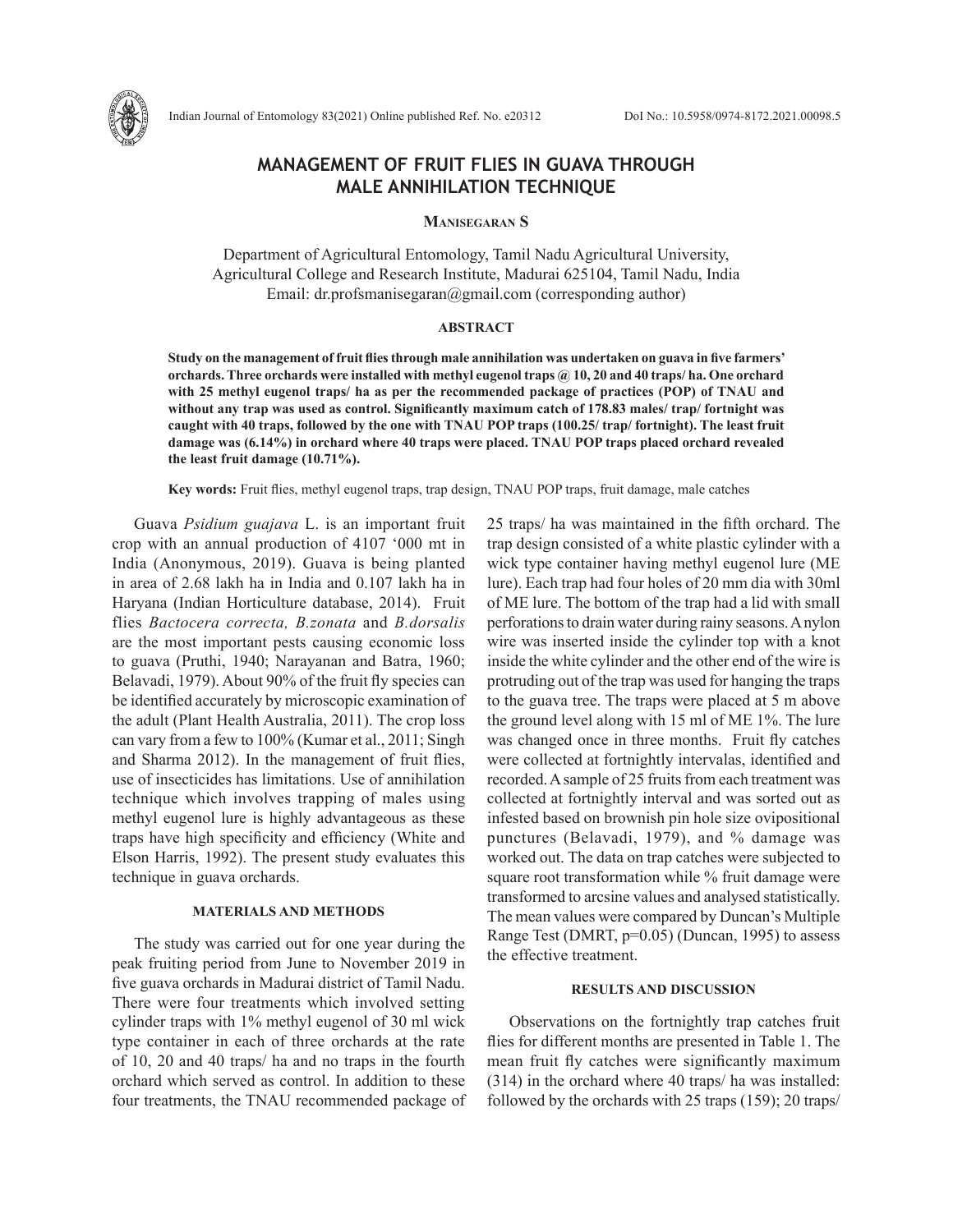| Traps/  | June                  |                                     | July          |                       | August                      |                                                             | September    |              | October               |                                   | November              |                                  |               |
|---------|-----------------------|-------------------------------------|---------------|-----------------------|-----------------------------|-------------------------------------------------------------|--------------|--------------|-----------------------|-----------------------------------|-----------------------|----------------------------------|---------------|
| ha      |                       |                                     |               |                       |                             | П                                                           |              | П            |                       | Н                                 |                       | Н                                |               |
| 10      | 55                    | 58                                  | 52            | 53                    | 48                          | 45                                                          | 37           | 34           | 33                    | 32                                | 30                    | 30                               | 29.85         |
|         | $(7.42)^d$            | $(762)^d$                           | $(7.21)^d$    | $(7.28)$ <sup>d</sup> | $(6.93)^{d}$                | $(6.71)^d$                                                  | $(6.08)^d$   | $(5.83)^d$   | $(5.74)^d$            |                                   | $(5.66)^d$ $(5.48)^d$ | $(5.48)^d$                       | $(6.45)^d$    |
| 20      | 90                    | 95                                  | 83            | 81                    | 72                          | 69                                                          | 64           | -61          | 59                    | 56                                | 50                    | 46                               | 68.83         |
|         | $(9.49)$ <sup>c</sup> | $(9.80)$ <sup>c</sup>               | $(9.11)$ °    | $(9.11)^{\circ}$      | $(8.49)$ °                  | $(8.31)^c$                                                  | (8.00)       | $(7.81)^d$   | $(7.68)^d$            |                                   | $(7.48)^d$ $(7.07)^d$ | $(6.78)^d$                       | $(8.27)^c$    |
| 40      | 298                   | 314                                 | 220           | 243                   | 193                         | 190                                                         | 123          | 114          | 103                   | 100                               | 96                    | 92                               | 178.83        |
|         |                       | $(17.26)^a$ $(17.72)^a$ $(14.83)^a$ |               | $(15.59)^{a}$         |                             | $(13.89)^a$ $(13.78)^a$ $(11.09)^b$ $(10.68)^b$ $(10.15)^b$ |              |              |                       | $(10.00)^b$ $(9.80)^b$ $(9.59)^b$ |                       |                                  | $(12.85)^{a}$ |
| 25      | 153                   | 159                                 | 129           | 125                   | 110                         | 98                                                          | 86           | 85           | 73                    | 69                                | 59                    | 57                               | 100.25        |
| (POP)   |                       | $(12.37)^{b}$ $(12.61)^{b}$         | $(11.36)^{b}$ |                       | $(11.18)^{b}$ $(10.41)^{b}$ | $(9.90)$ <sup>c</sup>                                       | $(9.97)^{b}$ | $(9.22)^{b}$ | $(8.54)$ <sup>c</sup> |                                   |                       | $(8.31)^c$ $(7.68)^d$ $(7.55)^d$ | $(9.19)^{b}$  |
| Control |                       |                                     |               |                       |                             |                                                             |              |              |                       |                                   |                       |                                  |               |
| (No)    |                       |                                     |               |                       |                             |                                                             |              |              |                       |                                   |                       |                                  |               |
| traps)  |                       |                                     |               |                       |                             |                                                             |              |              |                       |                                   |                       |                                  |               |

Table 1. Efficacy of traps on catches of fruit flies in guava

Figures in parentheses square root transformed values; Means followed by same letters ina column not statistically different (DMRT, p= 0.05)

|  |  | Table 2. Efficacy of traps on fruit damage by fruit flies in guava |  |  |
|--|--|--------------------------------------------------------------------|--|--|
|  |  |                                                                    |  |  |
|  |  |                                                                    |  |  |

| Traps/  | June              |             | July          |                        | August        |               | September         |               | October                |               | November    |                        |                        |
|---------|-------------------|-------------|---------------|------------------------|---------------|---------------|-------------------|---------------|------------------------|---------------|-------------|------------------------|------------------------|
| ha      |                   | П           |               |                        |               | П             |                   | П             |                        | П             |             | П                      |                        |
| 10      | 48.00             | 52.00       | 49.00         | 45.00                  | 39.00         | 37.00         | 25.00             | 12.00         | 9.00                   | 8.00          | 5.00        | 5.00                   | 27.83                  |
|         | $(43,57)^e$       | $(45.57)^e$ | $(44.43)^e$   | $(42.13)$ <sup>d</sup> | $(38.65)^d$   | $(37.86)^d$   | $(30.00)^{\circ}$ | $(20.27)^{b}$ | $(17.46)$ <sup>e</sup> | $(16.43)^{a}$ | $(12.92)^a$ | $(12.92)^{a}$          | $(30.17)^d$            |
| 20      | 32.15             | 28.00       | 23.15         | 25.00                  | 21.00         | 19.20         | 15.00             | 7.15          | 6.00                   | 4.00          | 3.0         | 3.00                   | 13.89                  |
|         | $(34.51)^d$       | $(31.95)^d$ | $(28.79)^{b}$ | $(30.00)^d$            | $(27.27)^{b}$ | $(25.99)^{b}$ | $(22.79)^{b}$     | $(15.56)^{a}$ | $(14.18)^{a}$          | (11.54)       | (9.97)      | (9.97)                 | $(21.88)^{\circ}$      |
| 40      | 22.00             | 25.00       | 7.41          | 5.75                   | 5.50          | 5.00          | 3.70              | 3.70          | 0.00                   | 0.00          | 0.00        | 0.00                   | 6.51                   |
|         | $(27.97)^{\circ}$ | $(30.00)^c$ | $(15.79)^{a}$ | $(13.94)^{a}$          | $(13.56)^{a}$ | $(12.92)^{a}$ | $(11.09)^c$       | $(11.09)^c$   | (4.05)                 | (4.05)        | (4.05)      | (4.05)                 | $(12.81)^{a}$          |
| 25      | 31.00             | 35.00       | 14.00         | 12.50                  | 11.00         | 10.00         | 9.00              | 6.00          | 0.00                   | 0.00          | 0.00        | 0.00                   | 10.71                  |
| (POP)   | $(33.83)^d$       | $(36.27)^d$ | $(21.97)^c$   | $(20.70)^{b}$          | $(19.37)^{b}$ | $(18.43)^{b}$ | $(17.46)^{b}$     | $(14.18)^{a}$ | (4.05)                 | (4.05)        | (4.05)      | (4.05)                 | $(16.53)^{b}$          |
| Control | 54.15             | 51.00       | 52.00         | 57.15                  | 59.15         | 62.00         | 59.00             | 56.15         | 54.00                  | 53.00         | 49.00       | 47.00                  | 54.47                  |
| (No     | $(47.41)^e$       | $(45.63)^e$ | $(46.14)^e$   | $(49.14)$ <sup>e</sup> | $(50.30)^e$   | $(51.94)^e$   | $(50.18)^e$       | $(48.56)^e$   | $(47.29)^e$            | $(46.72)^e$   | $(44.43)^e$ | $(43.28)$ <sup>e</sup> | $(43.26)$ <sup>e</sup> |
| Traps)  |                   |             |               |                        |               |               |                   |               |                        |               |             |                        |                        |

Means followed by same letters in a column not statistically significant (DMRT, p= 0.05); Figures in parentheses arcsine values

ha (95) and 10 traps/ ha (58) during the second fortnight of June 2019. There after a continuous decline in trap catches was observed till November 2019. When mean trap catches was compared, significantly maximum catches were in the orchard with 40 traps/ ha (178.83 fruit flies/ trap/ fortnight) followed by the orchard with TNAUPOP (100.25); 20 traps/ ha (68.83) and 10 traps/ ha (29.85 fruit flies/ trap/ fortnight). *Bactrocera correcta*  Bezzi was observed as the major fruit fly species, and % fruit damage revealed a similar trend with 40 and 25 traps/ ha bringing the damage to nil by October. Installation of 10 traps/ ha was not effective and it was superior only to control  $(54.47%)$ . In the orchard with TNAU POP traps, the fruit damage was low (10.71%), and the least in orchard with 40 traps/ ha (6.51%); orchard with 20 traps/ ha showed a moderate level of damage (13.89%) while the orchard with 10 traps/ ha recorded more damage (27.83%). These findings are in agreement with those of Chiu and Chu (1991) reported that a trap density of 40 traps/ ha drastically reduced the male catches. Qureshi et al. (1981) and Koyama et al*.* (1984) also observed nil damage in orchards protected by male annihilation. Therefore, it is concluded that mass trapping by installing 40 ME traps/ ha is the most effective annihilation technique for management of fruit flies in guava.

#### **REFERENCES**

- Anonymous 2019. Area and Production of Horticulture Crops: All India. Horticulture - Statistical Year Book India. 1-3 pp.
- Belavadi V V. 1979. Bionomics of the Oriental fruit fly, *Dacus dorsalis* Hendel (Diptera: Tephritidae) on guava (*Psidium guajava* L.) and its control by male annihilation. M Sc (Ag) Thesis, University of Agricultural Sciences, Bangalore. 95 pp.
- Chiu H T, Chu Y I. 1991. Male annihilation operation for the control of oriental fruit fly in Taiwan. Proceedings of the International symposium on the biology and control of fruit flies. Kawasaki K, Iwahash O. Kaneshiro Y K Ginowan (eds.), Japan. 52-59 pp.
- Duncan D B. 1951. A significance test for differences between ranked treatments mean in an analysis of variance. Journal of Science 2: 171-181
- Kumar P, Abubakar Linda A, Ketelaar J W, Shanmugam V. 2011. Fruit fly damage and crop losses. Field exercise guide on fruit flies integrated pest management, Asian Fruit fly IPM Project, Bangkok, Thailand. 17 pp.
- Narayanan E S, Batra H N. 1960. Fruit flies and their control. Indian Council of Agricultural Research, New Delhi. 68 pp.
- Plant Health Australia (2011) The Australian handbook for the identification of fruit flies. Version 1.0. Plant Health Australia. Canberra, ACT.